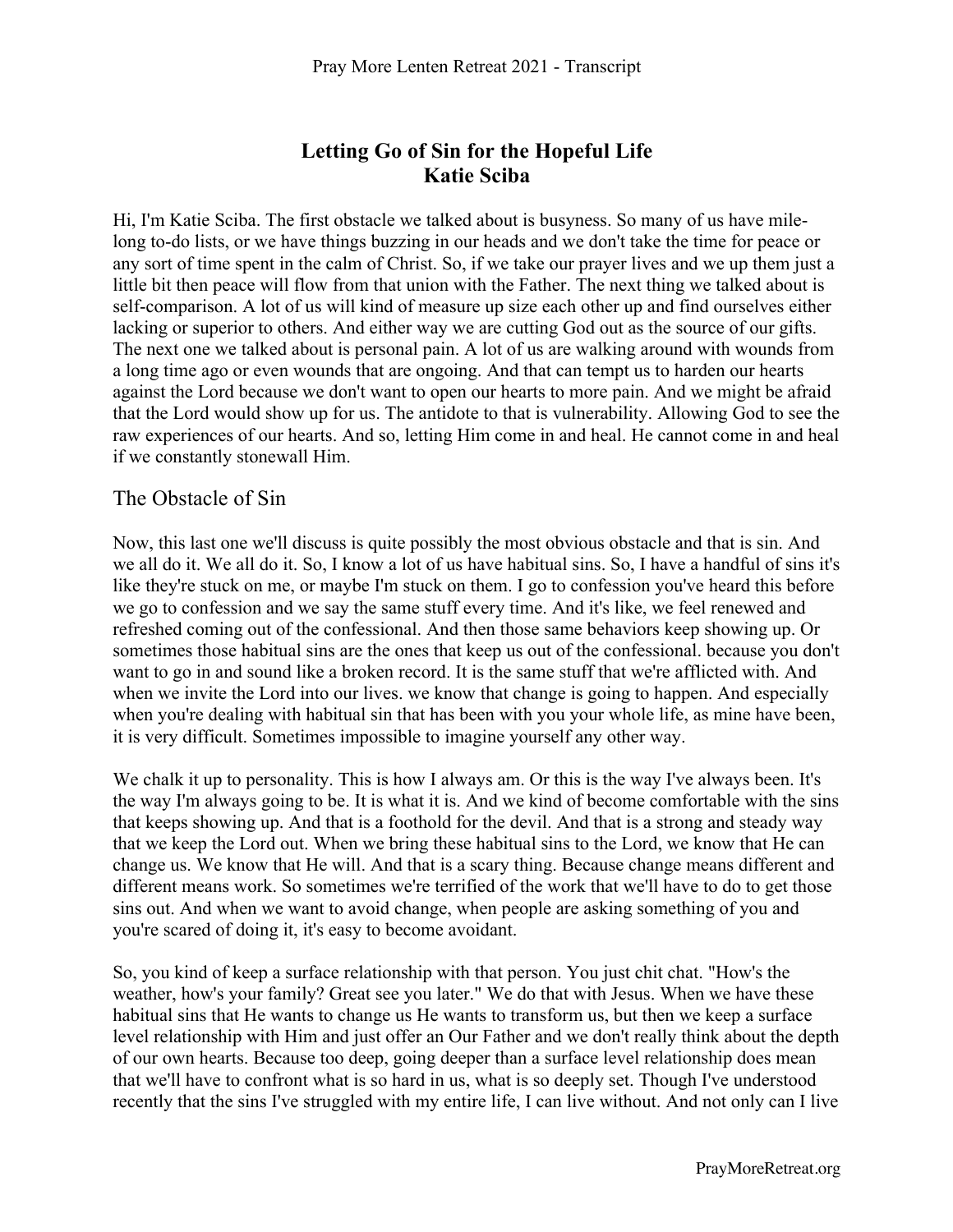without them, but the Lord wants me to live without them. "I came that they may have life and have them to the full" John 10:10. I am sure that when Jesus said that He wasn't thinking that we would hold on to those habitual sins, that we would hold on to really any sin.

### Imagine Your Life Without Them

So, I encourage you even right now, consider the sins that you hold on to. And imagine what your life would be without them. What if you were free of those particular falls? What if those sins were gone from you? The Lord can overcome that for you and with you. And it calls for hope. And we've talked about hope before, but hope is kind of a risky thing because when we hope we dare to consider that things can be changed, that we can be changed. And that is terrifying if we're doing it alone. But we don't have to. When we fall into that self-reliance that I talked about a couple sessions ago, then the burden of our habitual sins is too much for us to bear, it's too difficult. Of course, we can't get rid of them. We can't get rid of that on our own, but we can with the Lord. When we attend mass frequently, when we go to confession frequently, when we pray on an individual basis in our homes, in the car, wherever it is. And we say, "Lord, I'm struggling with this. Break in and get me, come get me Lord. Heal me, heal this part of me. Save me from this temptation." All of these are very short, simple prayers that we can offer the Lord in hope.

We know that He can overcome the power of evil. He's done it a million times. And so when we offered those habitual sins to Jesus with the humility of I can't do this alone and He will meet us. I love when the prodigal son, when the son is returning home after living a life of sin, his father was looking for him. And when the son was still a long way off the father ran to him. We don't have to be perfect or recovered or healed in order to approach the Lord. He is be divine physician. He wants to heal us now in all of the mess and in all of the brokenness and especially in all of our sin.

# We Must Open Ourselves to Him

So, I mentioned in another session that that quote from Chesterton, *"Hope is the power of being cheerful in circumstances that we know to be desperate."* On our own, we can't do it, but we can be cheerful when approaching our sins because we entrust them to Jesus who is the healer of all things. As Saint Jerome said, *"It is our part to offer what we can. His to finish what we cannot."* And that is so powerful.

We will fall short, but with Jesus working within us we will know the power and the healing of Christ. Now, in order to do that, we do have to open ourselves up to Him, which does mean praying. It means having conversation with God. And like I mentioned, in the first session, Saint Therese said "a prayer as a launching out of the heart to our God." It is real. Jesus wants us to be real and honest with him. He desires our hearts. So, we don't have to have perfect prayer in order for your prayer to be heard. The Lord will hear us in our intention and in our honesty and especially in our honesty with ourselves. So sometimes it is the sins of ourselves that keep the Lord out and sometimes that is the sins of others that prevent us from letting the Lord in. And the